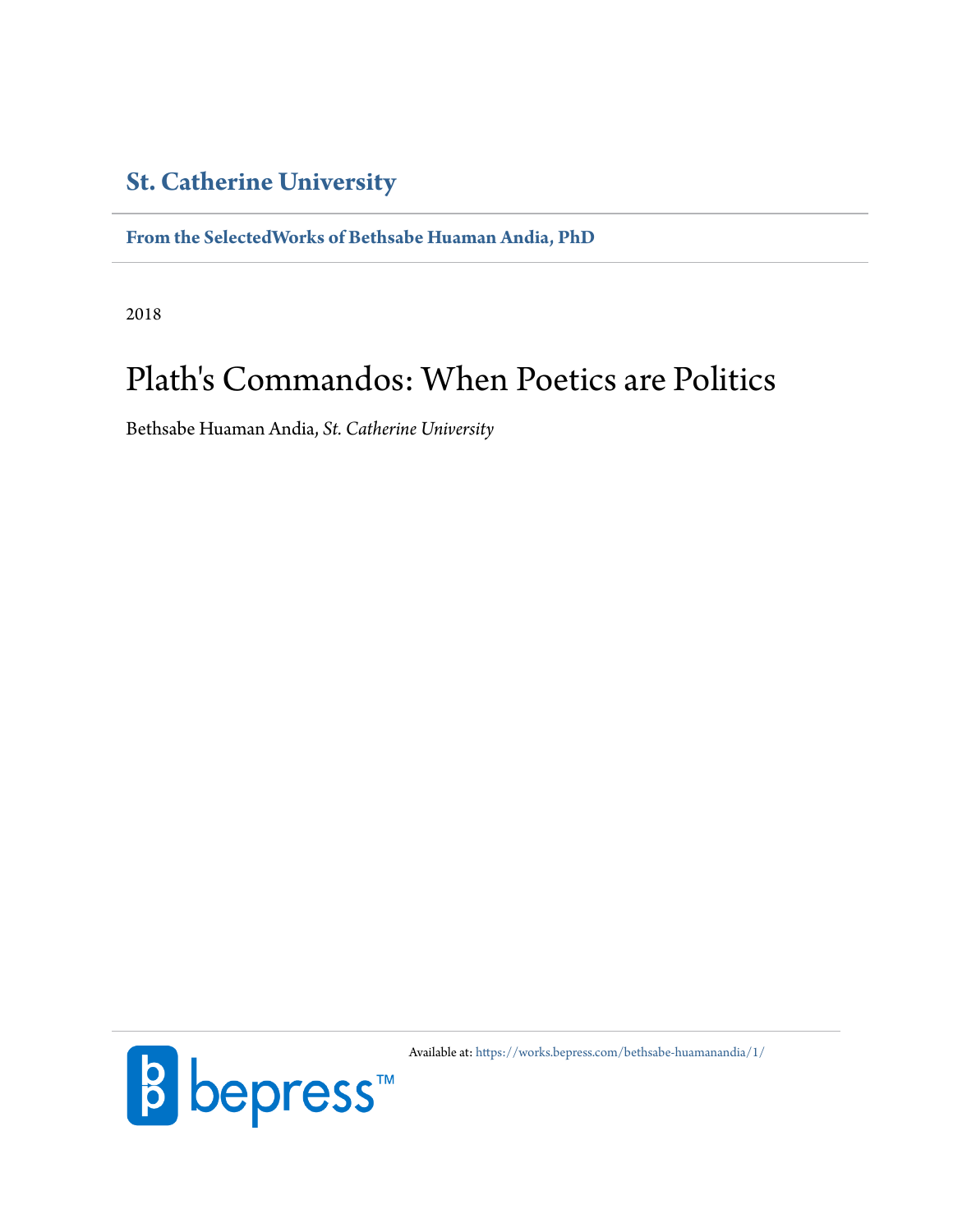#### Plath's Commandos: when poetics are politics<sup>1</sup>

### <span id="page-1-2"></span>**Bethsabe Huaman Andia**

Sunday June 26, 2015. Jesús García Sánchez, best known as Chus Visor, was interviewed by Nuria Azancot for *El Cultural.* He is a successful man of letters, forty-five of his seventy years he was an editor of Editorial Visor, one of the most prestigious publishers of poetry in Spain and Latin America. In the mentioned interview, he said that "There have been no female poets", "since the generation of '98 and during all of the twentieth-century there has not been any great female poet." Maybe with the intention of softening the impact of his words, he added: "some are good but for each good female poet there are at least five equivalent male poets"[.2](#page-1-1)

<span id="page-1-3"></span>Friday, July 1, 2015. The response didn't take long to show up. The Association of Women's Poets [Asociación Genialogías de Mujeres Poetas] created a petition entitled "Poetic Justice Now" [Justicia poética ya]. They proposed to veto Chus Visor being a member of the jury in any of the literary contest that occur in Spain, considering that most of the money for those contests came from public sources and that a person who openly expresses his beliefs about the inferiority of women's poetry is against equity and against the fair competition among men and women who write. The petition reached 2467 people, but nothing happened at the end. That same year, a book was published honoring Chus Visor for his long career and his efforts for Spanish literature. The blog One Hundred out of One Hundred [Cien de cien], was created to show all the Spanish female poets of the twentieth century, collecting poetry, some essays, anthologies, and information about those female poets that "doesn't exist."

<span id="page-1-0"></span><sup>&</sup>lt;sup>[1](#page-1-2)</sup> Presented at South Central Modern Language Association 75th Annual Conference, October 11-14 2018, San Antonio, Texas.

<span id="page-1-1"></span><sup>&</sup>lt;sup>[2](#page-1-3)</sup> "Lo siento, pero creo que la poesía femenina en España no está a la altura de la otra, de la masculina, digamos, aunque tampoco es cosa de diferenciar. Desde luego, si vas a coger a las poetas desde el 98 para acá, es decir, todo el siglo XX, **no ves ninguna gran poeta, ninguna, comparable a lo que suponen en la novela Ana María Matute o Martín Gaite**. No hay una poeta importante ni en el 98, ni en el 27, ni en los 50, ni hoy. Hay muchas que están bien, como Elena Medel, pero no se la puede considerar, por una Medel hay cinco hombres equivalentes" ["Sorry, but I think female poetry in Spain is not up to the other, male, let's say, although it is not something to differentiate. Of course, if you are going to catch poets from 98 to here, that is, throughout the twentieth century, **you do not see any great poet, none, comparable to what they suppose in the novel Ana María Matute or Martín Gaite**. There is not an important poet in the 98, nor in the 27, nor in the 50, nor today. There are many that are good, like Elena Medel, but it can not be considered, for a Medel there are five equivalent men"], énfasis en el original.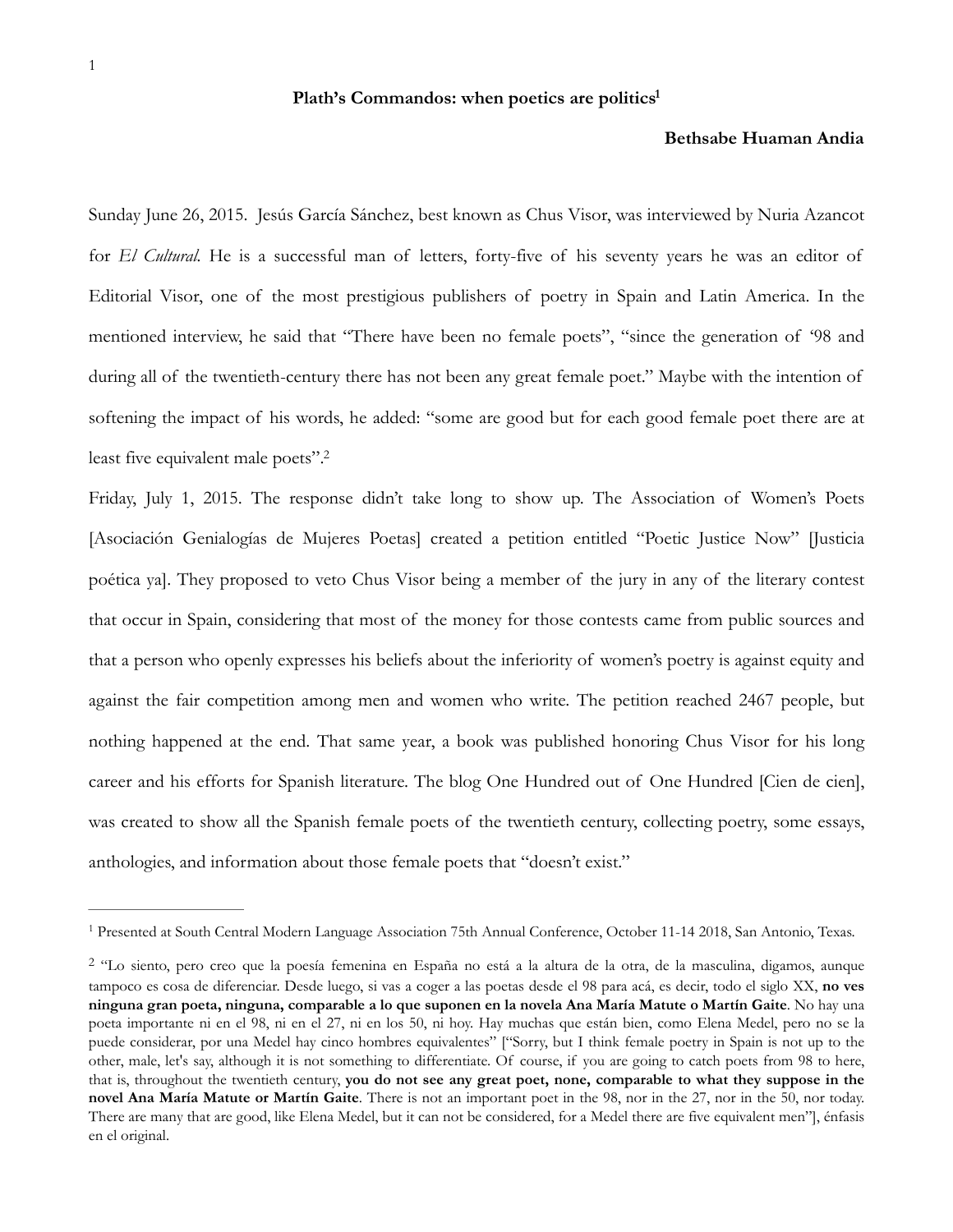Sunday, October 1, 2017. That day Plath's Commandos [Comando Plath] was created and published its first manifesto, entitled "How to fuck a female poet? First manifesto of Plath's Commandos [¿Cómo tira una poeta? Primer manifiesto del Comando Plath]". The first manifesto, more than a poem, is a collage or an exquisite corpse [cadáver exquisito], the Surrealist way to make a poem with the unconscious, in which all the writers that formed part of Plath's Commandos added a line from their social media accounts: the insults, the double-entendres, the misogynistic comments, the threats, the unwelcomed invitations to fuck, the disparagement of their poetry, the disparagement of them:

"Don't talk about your poetry, talk about you, baby" [No me hables de tus poemas, háblame de ti baby].

"You would be a better poet with less clothes on" [Serías mejor poeta con un poco menos de ropa]. "You seem to be dumber in your poems" [Pareces más tonta en tus poemas].

"With who did you sleep to be invited to this poetry festival?" [¿Con quiénes te has encamado para que te inviten a este festival de poesía?].

"You should be more feminine in your poetry" [Deberías ser más femenina en tu poesía].

"You write like a man" [Escribes como hombre].

"For sure your ex gave you the idea" [Seguro que fue tu ex el que te dio la idea].

"I like your poetry a lot. Let's go out, we'll talk about it and I will give you some recommendations about what to read" [Me gustó mucho tu poesía, ¿te parece si te invito a salir, hablamos de ella y te recomiendo qué leer?]

Tuesday, October 24, 2017. Plath's Commandos published the second manifesto entitled "The lyric self will howl while we live in a country of rapists. Second manifesto of Plath's Commandos" [El yo lírico aullará mientras viva en un país de violadores. Segundo manifiesto del Comando Plath]. The Second manifesto is aggressive, violent, and certainly polemical. Most intellectuals rejected the expression of violence from the mouths of women and in relation with poetry, which, according to them, should be far removed from gender issues because it is pure and asexual. The first manifesto was a product of women being tired of being constantly assaulted by words and by bodies. The second manifesto was a product of impotence, after the injustice and social support of rapists. Two women, one brutally hit by a man in a hotel and the other burned by a stalker on a bus, were both blamed for the violence they received. The men are found not guilty, they are released, they are free, "they didn't want to kill them," is the conclusion of the law because the only proof of the intent to kill is a dead body –it doesn't matter that at that point it will be too late. So sorry for women. Most men can't understand what it means to live in a country, in a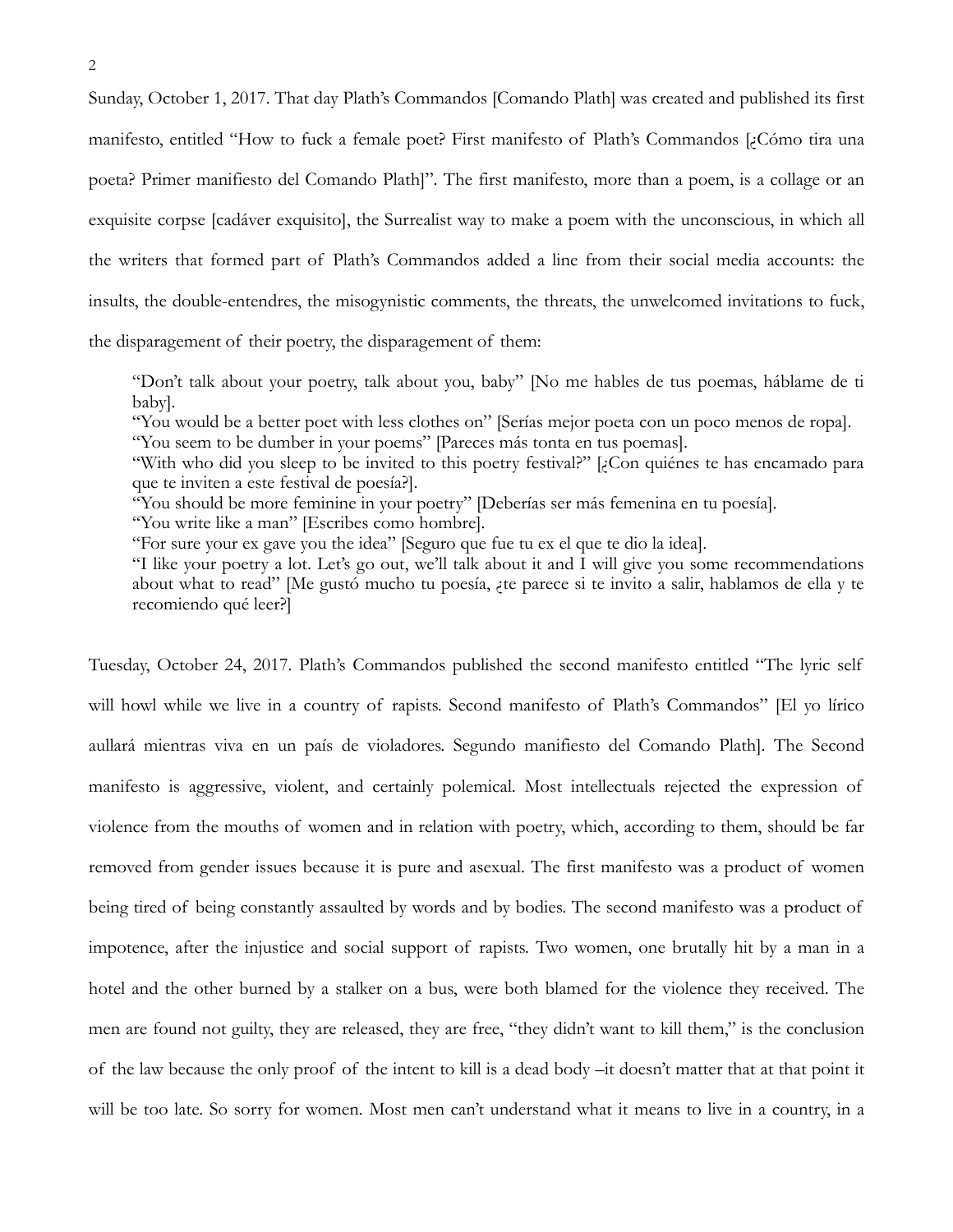3

society, in a world where women are treated like they are stupid, like they are trash. Plath's Commandos

understood it and decided to speak out.

The lyric self will show its teeth the next time they say "poetess" [El Yo lírico mostrará los dientes la próxima vez que le digan "poetisa"].

The lyric self got tired of reading the same names in the encyclopedias. She has decided to erase from the old dictionaries all the words that made her presence invisible [El Yo lírico se cansó de leer los mismos nombres en las enciclopedias. Ha decidido borrar de los viejos diccionarios todas las palabras que volvieron invisible su presencia].

The lyric self says: Papi, no longer, you no longer serve me black shoe, I had to kill you like Silvia with the impurity of my mother tongue. [El Yo lírico dice: Papi, ya no, ya no me sirves zapato negro, he tenido que matarte como Silvia con la impureza de mi lengua materna].

I will use this context to talk about the relation between poetics and politics, framed by Gender Studies. I will discuss the idea of a "great literature" supposedly free of gender bias and the obstacles that women face in the present, twenty-first century, to be recognized as poets. Not for nothing under the umbrella of Sylvia Plath, one of world's most famous and greatest poets of all times, we will also discuss why and to which extent the dramatic life of Plath is still an inspiration for young women poets of Latin America to fight for their right to be known.

<span id="page-3-1"></span>Let's start from the beginning. Poetry or lyric, as it was called in Safo's time, has always being a practice that women have done. In the early days of Iberian Peninsula, women developed the so-called *jarchas* a final couplet in Romance language or in vulgar Arabic language whose themes were the songs of women, lyrics in which the woman expresses her amorous desire, therefore considered obscene[.](#page-3-0)<sup>3</sup> Some women of the Middle Ages have been forgotten, their names erased by time, but their *jarchas* still exist. In Latin America, in the oral poetry tradition that was developed before the Spaniards arrived to indigenous lands, women sang their poetry in song, a practiced which has endured until now. In Colonial times, despite the many restrictions that women had for learning and studying, we find a Sor Juana Inés de la Cruz, Amarilis and a long list of women poets. During the twentieth century and especially during the '70s and '80s, the most

<span id="page-3-0"></span>*jarchar* copla final en lengua romance o en lengua árabe vulgar cuya temática eran las canciones de mujeres, lírica en la que la *[3](#page-3-1)* mujer expresa su deseo amoroso, por ello consideradas obscenas. La voz de la jarcha podía ser un grupo, un animal o una ciudad, además de otras posibilidades (Rubiera Mata, Rosen).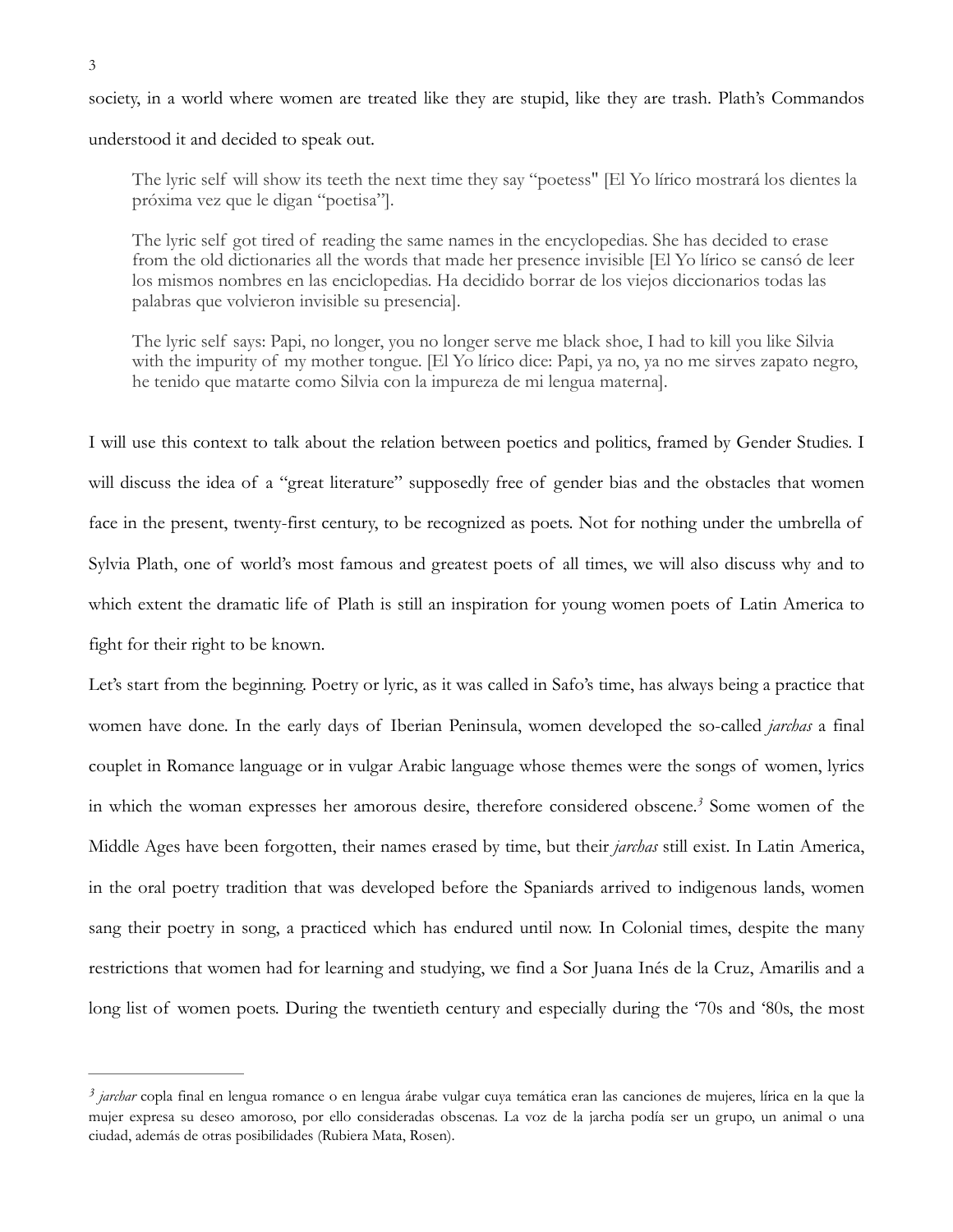important event in literature was the massive and creative presence of female poets, publishing and reciting throughout the Hispanic world.

We can be sure that these poets who survived time and oblivion were not the only ones, "For more than a decade now, feminist scholars have been protesting the apparently systematic neglect of women's experience in the literary canon, neglect that takes the form of distorting and misreading the few recognized female writers and excluding the others"(Robinson 106). As Lilian Robinson said, feminist literary critics have demonstrated, in conjunction with scholars from history, philosophy, art and science, there have been women in each and every field of knowledge. Nowadays, there are an overwhelming number of studies that recall those forgotten names of women who have made substantial contributions to the fields they cultivated and mastered, against the furious resistance of a male majority[.](#page-4-0)<sup>[4](#page-4-0)</sup>

<span id="page-4-1"></span>So, saying that there are no female poets in the twentieth century is neither a true nor a false statement: it is a provocation. The statement is not about the quality of the poetry, it is about the identity of the poet, it is making an equivalency between women and bad poetry, an equivalency that includes in the same sack hundreds of different women, styles, ideas, words. It is not necessary to be very wise to assume the impossibility of a statement like that, such a wide generalization can't be truth. So, it tells us very little about female poetry, but it tells a lot about the person who said it. He is a healthy and arrogant son of the patriarchy, that believes women are inferior by nature, it means that there is nothing we can do to change a universal rule: the superiority of men over women.

We may assume that gentlemen who reject women poets have read their poetry. But I can assure you they didn't because, at least in Peru, he would have needed to contact the poet directly and buy the books from her. Most of the books published by female writers in Lima are authors' publications, published in small numbers and not widely distributed by publishers. If it happened that the poet was well-known, anyway he would have need to go to a personal library of a friend or, again, contact that poet, to find the book because especially if the book is ten or fifteen years old it would for sure be sold-out from book stores and older book shops. Most of the time female writers' books never see a second edition. This gentleman

<span id="page-4-0"></span>A good example is the collection *Women's History* [*Historia de las mujeres*], edited by Georges Duby and Michelle Perrot. It was [4](#page-4-1) published in five volumes, from Antiquity to the twentieth-century.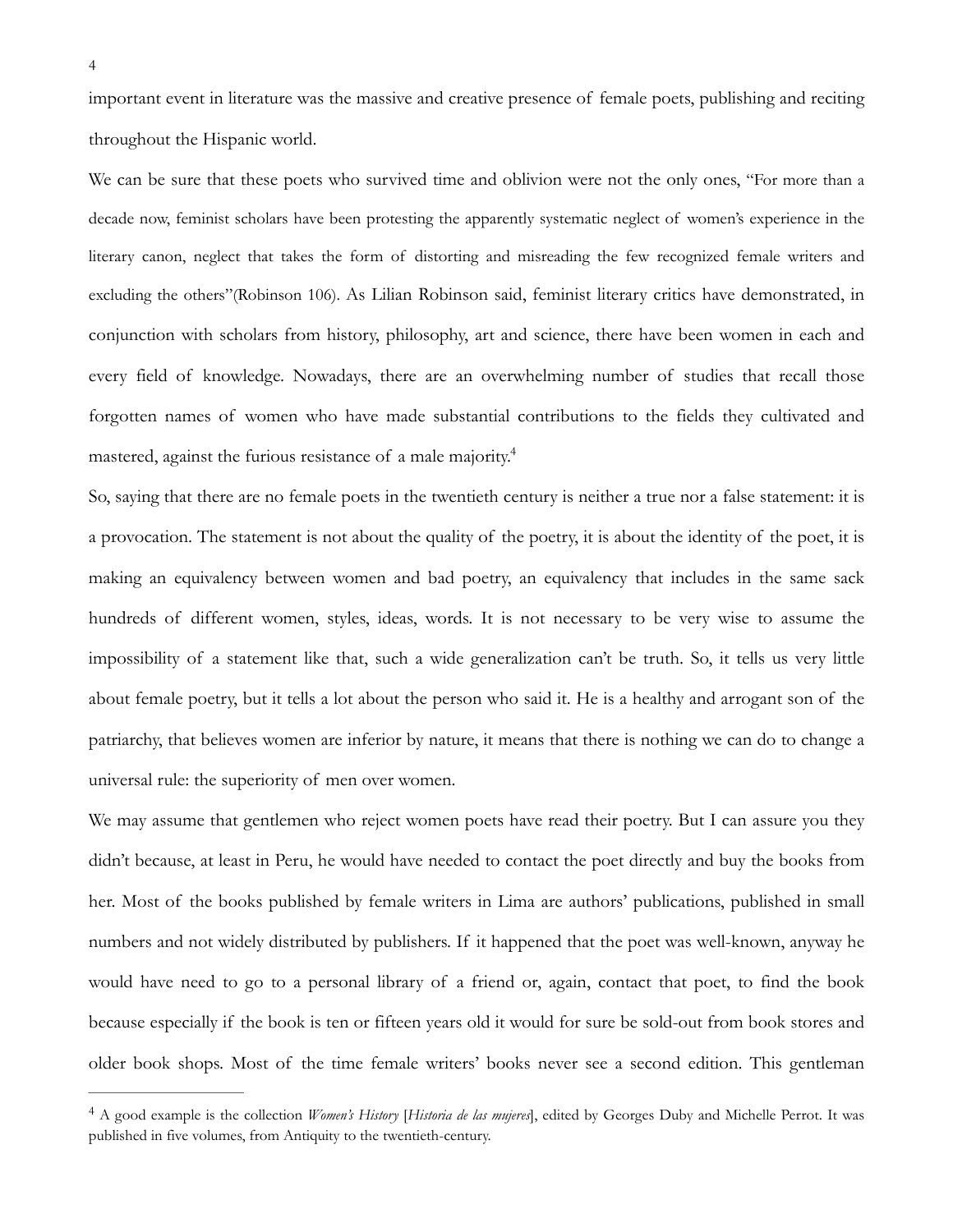would have to look for anthologies of female poetry to read the most celebrated poets, but that wouldn't be enough to form an opinion. So, only considering all the effort and time he would have needed in order to read all the poetry written by women, how much time he would need to read it closely, and with the proper time to make conclusions, we see that this is a very unlikely scenario.

After this explanation of what would have been necessary to say with any authority that there are no female poets in Spain, in Peru, or in any part of the world, I can assure you that this gentlemen didn't do that effort. He realized that there are no female poets in the books he has on his book shelves, which may say more about his bad taste or at least his bias, than about women poetry. He realized that there are no female poets in the anthologies he has been reading in the last years, --by the way, selected and published by men, just by coincidence his friends and just by coincidence the same anthologies in which he is obviously included. He realized that there are no female poets among his friends, also poets, but again that tells us more about his social limitations than about women poetry.

Then after that "accurate" methodology this gentlemen followed –checking on his bookshelves and among his friends for women poets–, he screamed to the wind that there are no women poets, which really means, to him, that there are no women poets he knows or likes, and as he is the center of the universe, then he expected us all to agree with him. After that he would expect that, any woman poet, if such a thing existed, would run to his door, introduce herself, leave in his hands her books and implore him to read them and hopefully like them. Which, obviously never happened. What women did was created the petition "Poetic Justice Now" or Plath's Commandos which is maybe the equivalent of knocking on his door and punching him in the face, which he obviously didn't expect from a lady. This happened because there are sometimes in life when nice ladies become furious guerrillas, and this is good thing when it happens. Female poets realized, the same way suffragettes historically realized –beautifully depicted by Sarah Gravon in her movie *Suffragette* of 2015–, that violence is the language of men, dominant men, and that we need to speak their language in order to be heard.

As far as I know, it is the responsibility of the critic to find his own sources. Isn't great when we open a book and we immediately have an idea to develop? Isn't it great when we formulate a question and to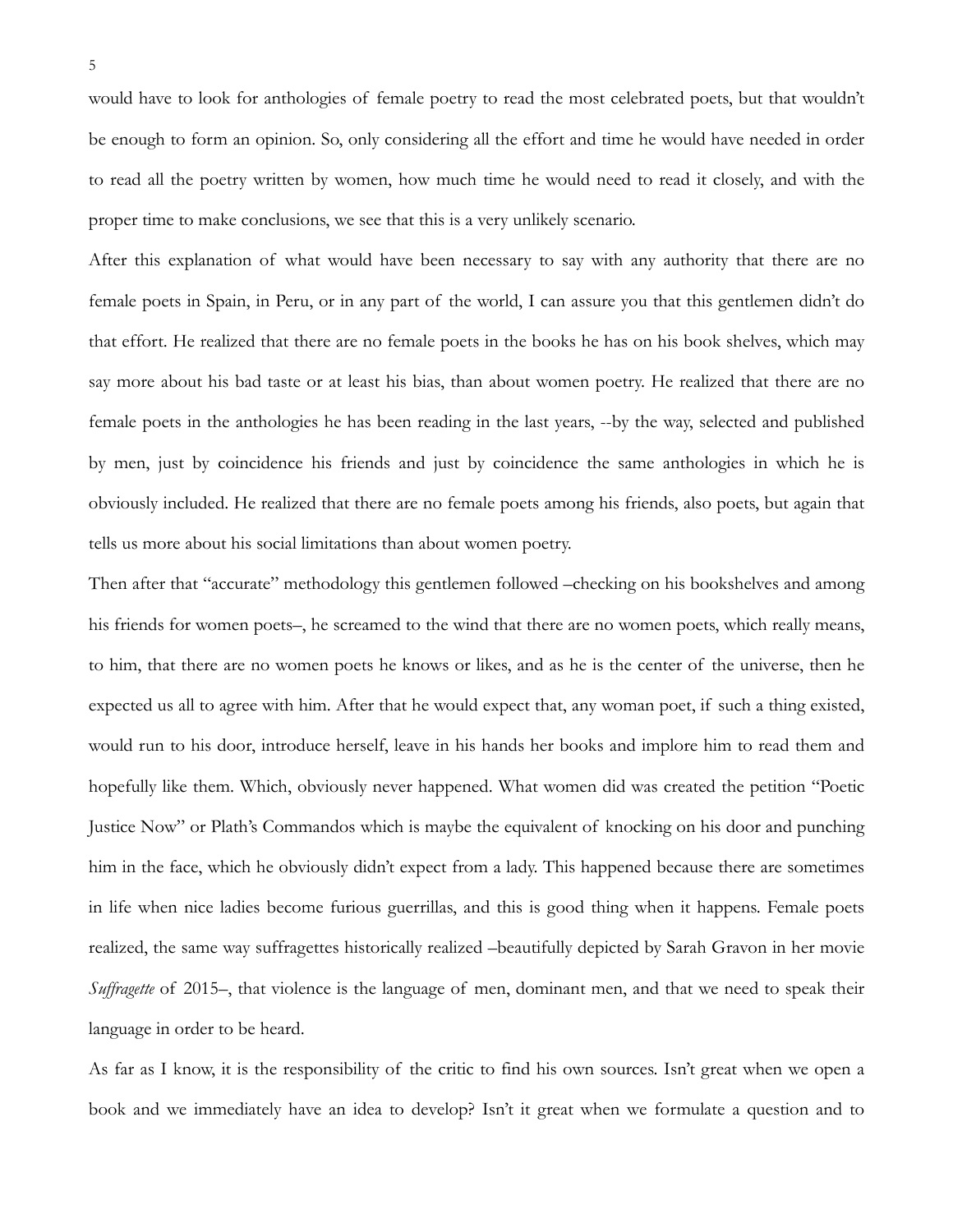answer it we are challenged to look for books that may contradict our hypothesis? I will tell you if you ask me, that knowing women poetry is a matter of will, a matter of effort, a matter of politics. Because politics come before poetics, because for women if there are no politics to consider and put on the table, we will never see or find their poetics. Because the same way suffragettes bombed the streets of London, Plath's Commandos is bombing with bitter words our senses and ideal of literature. Because today more than ever, in the vicinity of a new fascist conquering of the world and of the word, the private is political, and politics also need to be poetic.

<span id="page-6-2"></span>In the context of Spain, as well as in Peruvian *machinario* (Silva Santisteban)<sup>[5](#page-6-0)</sup>, Chus Visor equated inclusion in anthologies or publications with good poetry, another wide generalization that is easily questionable. But there is another way to approach this problem in relation to the few number of female poets in anthologies and those that have been published, in a world where men consider women inferior, in a society where doors are closed to women poetry books, we can think that with everything pitted against them, women poetry continues to exist, to live, and that is amazing. So, if we took that as a criteria to decide if there is good poetry or bad poetry, we have to give the prize to women who are still fighting against so many obstacles, and we need to take away merit from those men who have all the privileges, the privileges of their sex, they just need to write, so to say, they have everything else served on a platter.<sup>6</sup>

<span id="page-6-3"></span>Let's take the example of Sylvia Plath. Why did Peruvian writers take her name for their fight? Plath is seen as the epitome of the female poet dilemma. She suffered from the abandonment of her husband, who couldn't support her emotionally or economically, as well as professionally, in the understanding that being both poets, their marriage could become a fruitful relation between two colleagues who talk the same specialized language. Plath decided not to accept the double life that would have meant staying with her husband who had chosen to be with another woman, therefore she was marginalized from the benefits of being his wife. She was not only geographically apart from him but also separated by her duties as a

<span id="page-6-0"></span><sup>&</sup>lt;sup>[5](#page-6-2)</sup> Machinario is the way some Peruvian feminist critics call the hidden machinary of machismo.

<span id="page-6-1"></span> $\delta$  This is not to say that every female poet is good just because she is a woman, but it is necessary to understand poetry as a tradition in which women need to create their own path that will include different levels of ability. A good discussion of this idea can be found in Gill.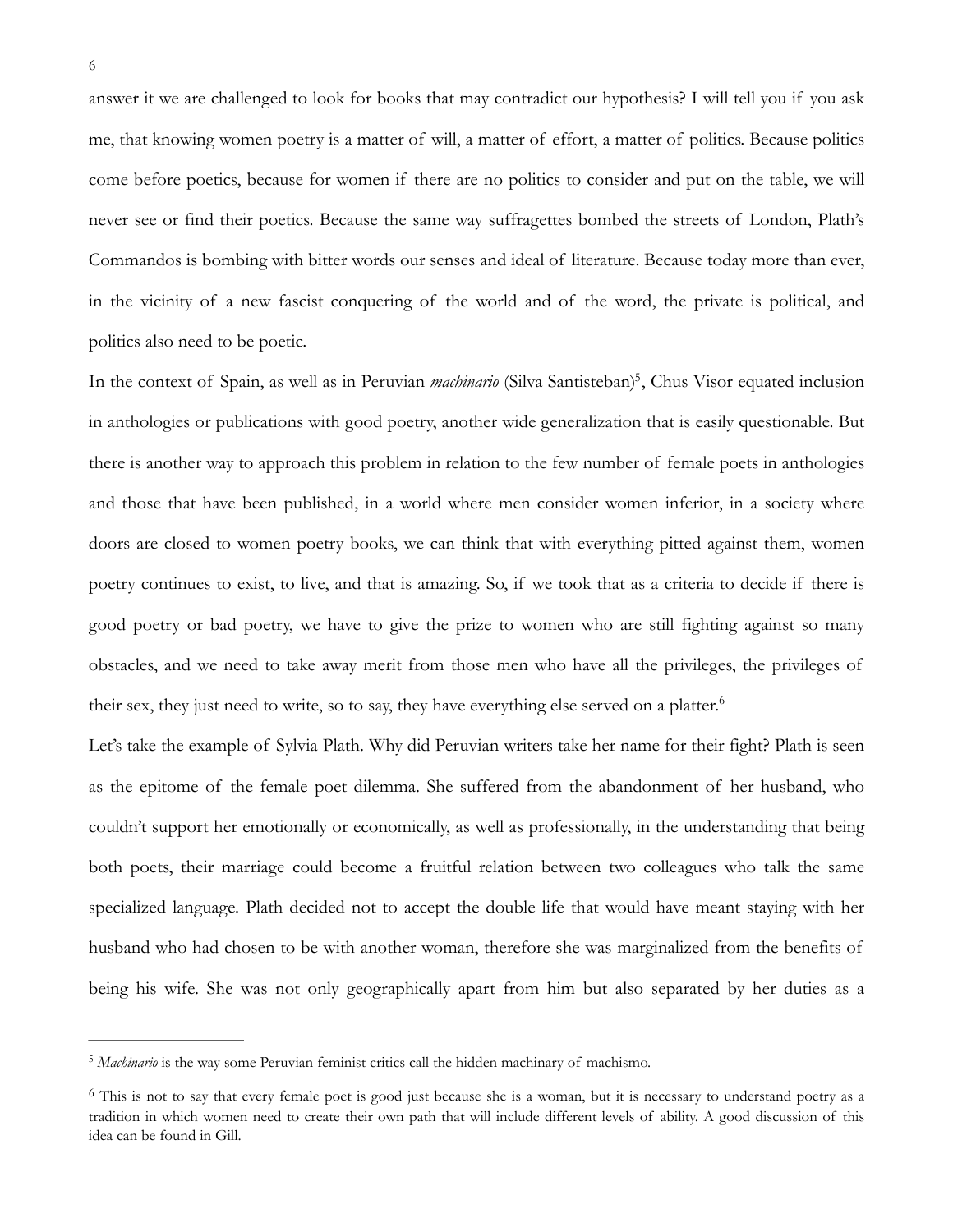mother, as it was common at that time, but even now, for men to consider it the women's responsibility to raise children. This way of life was overwhelming for the young mother and jeopardized the young poet, to the point to that life opposed poetry. Sylvia Plath chose poetry.

Even if we choose not to judge Ted Hughes too harshly –he isn't directly to blame for the death of Sylvia, after all—clearly he contributed to her despair. Incredibly, though, after her death he had no problem introducing her poetry to the public, publishing all of Plath's work, including her personal diaries. After her death, he continued controlling and dictating the path of Plath's intellectual and literary heritage. As Carol Muske said: "The point is that Plath and her suicide persona became one. Clearly, she herself chose to end her life. But did she intend that her book (a book she dedicated to her children) be read as evidence of selfdestruction? We will not know"(9).

Maybe the metaphor of her grave as is detailed by Elisabeth Bronfen can serve as a metaphor of what Peruvian Plath's Commandos wants to reclaim from Sylvia Plath's figure. Bronfen explains how in 1989 it was discovered that the grave of Sylvia Plath was unmarked, which is to say she was disappeared as a memory and as a symbol. The explanation was that feminists, who are always to blame for the most bizarre situations, had vandalized the grave as it was marked as "Sylvia Plath Hughes." I won't explain in depth the problem, I will only say that there are many ways to erase, dismiss, or reject a female poetry, one is naming her with the name of her husband, the other is erasing her name completely.

What Plath's Commandos see in Sylvia Plath is a poet who despite the fact that she had everything against her, continued writing poetry until the end. In spite of all the changes that her husband made to look better among her words, today we can see the original version of *Ariel* and recover the original idea that Plath wanted to send to the future. Her book was a time capsule. What is true is, as Mark Wunderlich said "Plath was speaking to a new generation, and mostly she was speaking to women"(38), the way she spoke to the Peruvian poets who take her name as a flag, because they understand the kind of emotional chaos that means to be a poet among men.

After presenting the scenario in which female poets have to produce or try to produce their literary work I will finish with a definition of what I am referring to when I talk about poetics and politics. As María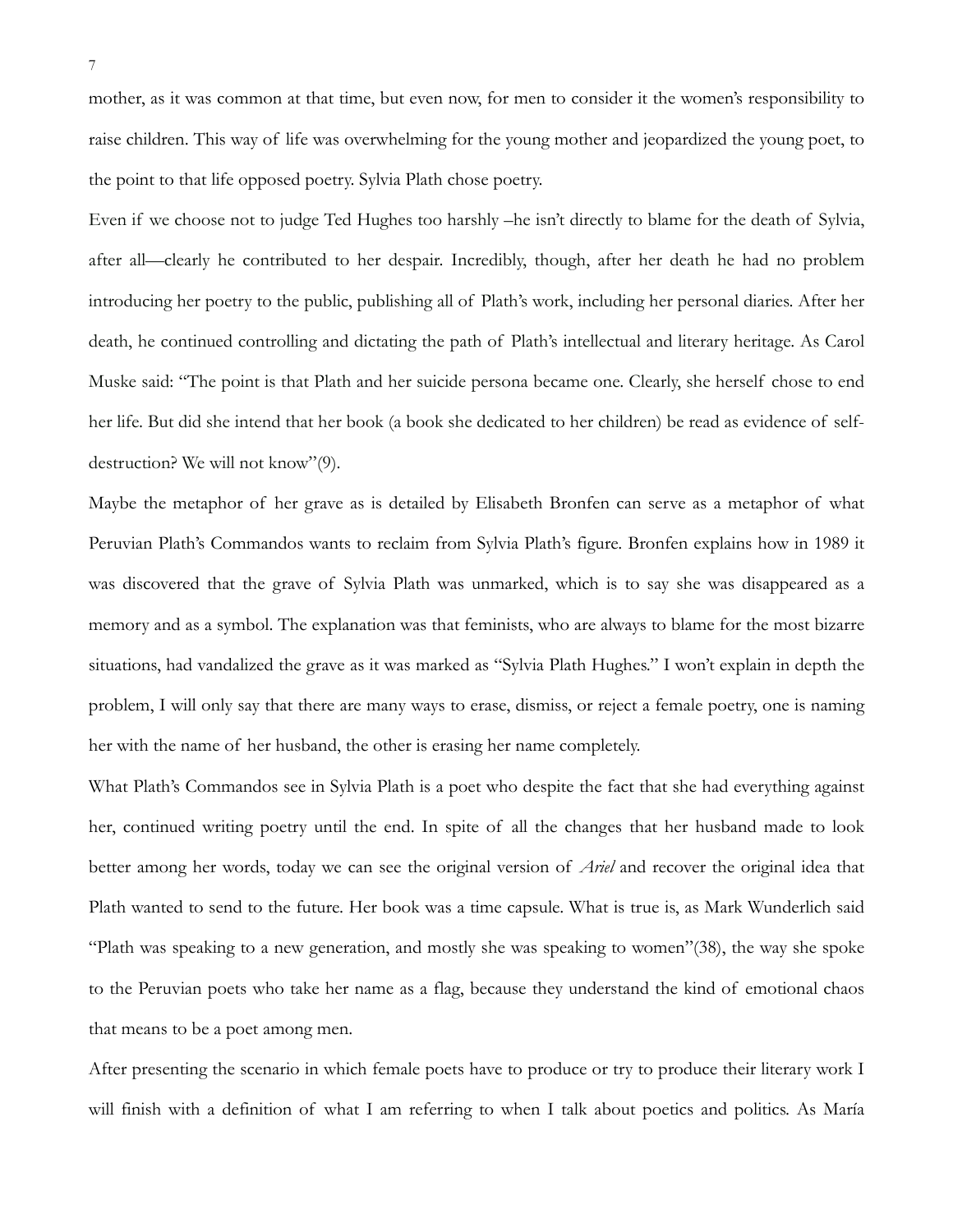Eugenia Ulfe has mentioned, in relation with popular art, there is a political component in the creativity process, what female poets decide to use as topics or metaphors in their writing, but it is also political when a literary critic or a male poet announces that there is no good female poetry or that there is no female poetry at all. Politics are the ways in which artists negotiate their art and navigate the social space in which it will be received among different people and social groups (Ulfe 171). And the poetic is the way the author negotiates with the words and with what she wants to express. One is the negotiation to the outside and the other to the inside, in ways that may establish interconnections or sometimes preconditions as in this scenario about female poets in Spain, Peru, or the United States. So, art is not and I think it was never that abstract and pure sphere of creativity but a means by which the artist expresses but also talks with society, if the society allows it. Or using Julia Kristeva's explanation of the signifying process, the subject is always semiotic and symbolic, it is marked by both (24). That is why in some respects, poetry can't be just explained by poetry, poets live in a society, and are raised in a family, are encouraged or discouraged to write, and that has an impact, a political impact on their poetics.

## **Bibliography**

Azancot, Nuria. "Chus Visor: Dicen que los novelistas son vanidosos, pero ¡hay cada poeta!" [Online]. *El Cultural*, 26 de junio, 2015. www.elcultural.com/revista/letras/Chus-Visor-Dicen-que-los-novelistasson-vanidosos-pero-hay-cada-poeta/36667?intcmp=HEMSUPL (visitado 20 sept. 2018).

Bronfen, Elisabeth. *Sylvia Plath*. Second Edition. United Kindom: Northcote House Publishers, 2004.

"Cien de cien. Poetas españolas del siglo XX" [Blog] ciendecien.tumblr.com (visitado 20 sep. 2018)

- Comando Plath. Página oficial. comandoplath.wordpress.com/2017/10/24/el-yo-lirico-aullara-mientrasviva-en-un-pais-de-violadores/(visitado 20 de sept. 2018).
- —-. "¿Cómo tira una poeta? Primer manifiesto del Comando Plath", 1 de octubre 2017. comandoplath.wordpress.com/2017/10/01/primera-entrada-del-blog/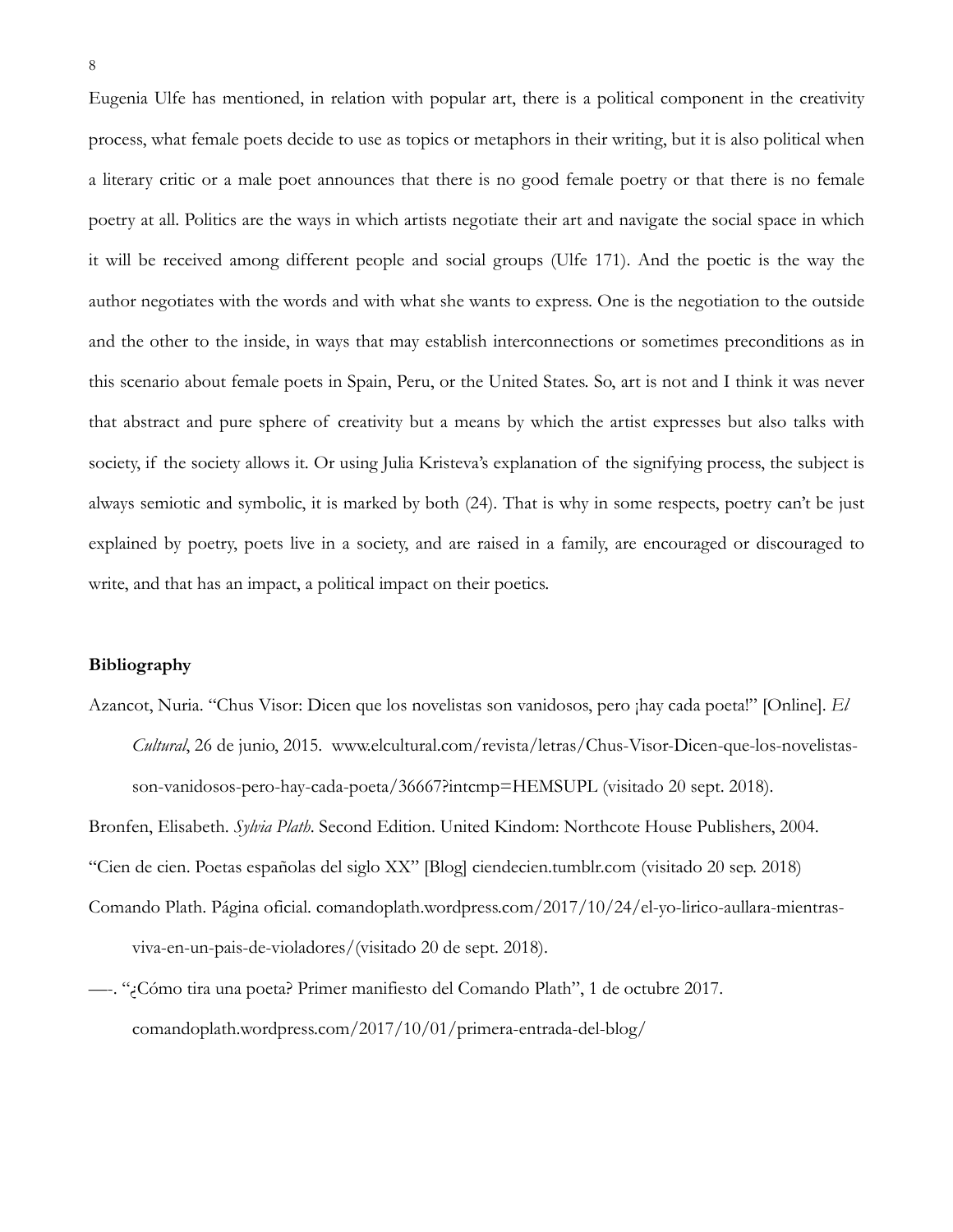- —-. "El yo lírico aullará mientras viva en un país de violadores. Segundo manifiesto del Comando Plath", 24 de octubre 2017. comandoplath.wordpress.com/2017/10/24/el-yo-lirico-aullara-mientras-vivaen-un-pais-de-violadores/
- Duby, Georges y Michelle Perrot. *Historia de las mujeres*. Madrid: Taurus, 2000.
- Jo Gill. *Women's Poetry*. Edinburgh: Edinburgh University Press, 2007.
- Justicia poética ya. www.change.org/p/a-los-responsables-del-área-de-cultura-de-instituciones-públicasaytos-diputaciones-etc-justicia-poética-ya-706bfaf2-6165-4989-8e94-fad342ff9c63

Kristeva, Julia. *Revolution in Poetic Language*. New York: Columbia University Press, 1984.

- Muske, Carol. *Women and Poetry. Truth, Autobiography, and the Shape of the Self*. Ann Arbor: The University of Michigan Press, 1997.
- Robinson, Lilian S. "Treason Our Text. Feminist Challenges to the Literary Canon". *The new feminist criticism*. Edited by Elaine Showalter. New York: Pantheon books, 1985. 105-121.
- Rosen, Tova. "The Muwashshah". *The Literature of Al-Andalus*. Editor by M.R. Menocal. Cambridge: Cambridge University Press, 2000. 165-189.
- Rubiera Mata, María Jesús. *Poesía femenina hispanoárabe*. Salamanca: Instituto de la Mujer y Editorial Castalia, 1989.
- ---. "La voz de las poetisas en Al-Andalus y la problemática de la voz femenina literaria medieval". *La voz del silencio I. Fuentes directas para la historia de las mujeres (Siglos VIII-XVIII)*. Editora Cristina Segura Graiño. Madrid: A.C. Almudayna, 1992. 65-70.
- Silva Santisteban, Rocío. "El machinario". *La República*, 4 de marzo 2007. larepublica.pe/archivo/256410 kolumna-okupa-el-machinario
- Ulfe, María Eugenia. *Cajones de la memoria. La historia reciente del Perú a través de los retablos andinos*. Lima: Fondo Editorial Pontificia Universidad Católica del Perú, 2011.
- "Una del montón". *El Mundo*, 7 de julio, 2015. www.elmundo.es/madrid 2015/07/07/5599791cca47411a3e8b4586.html